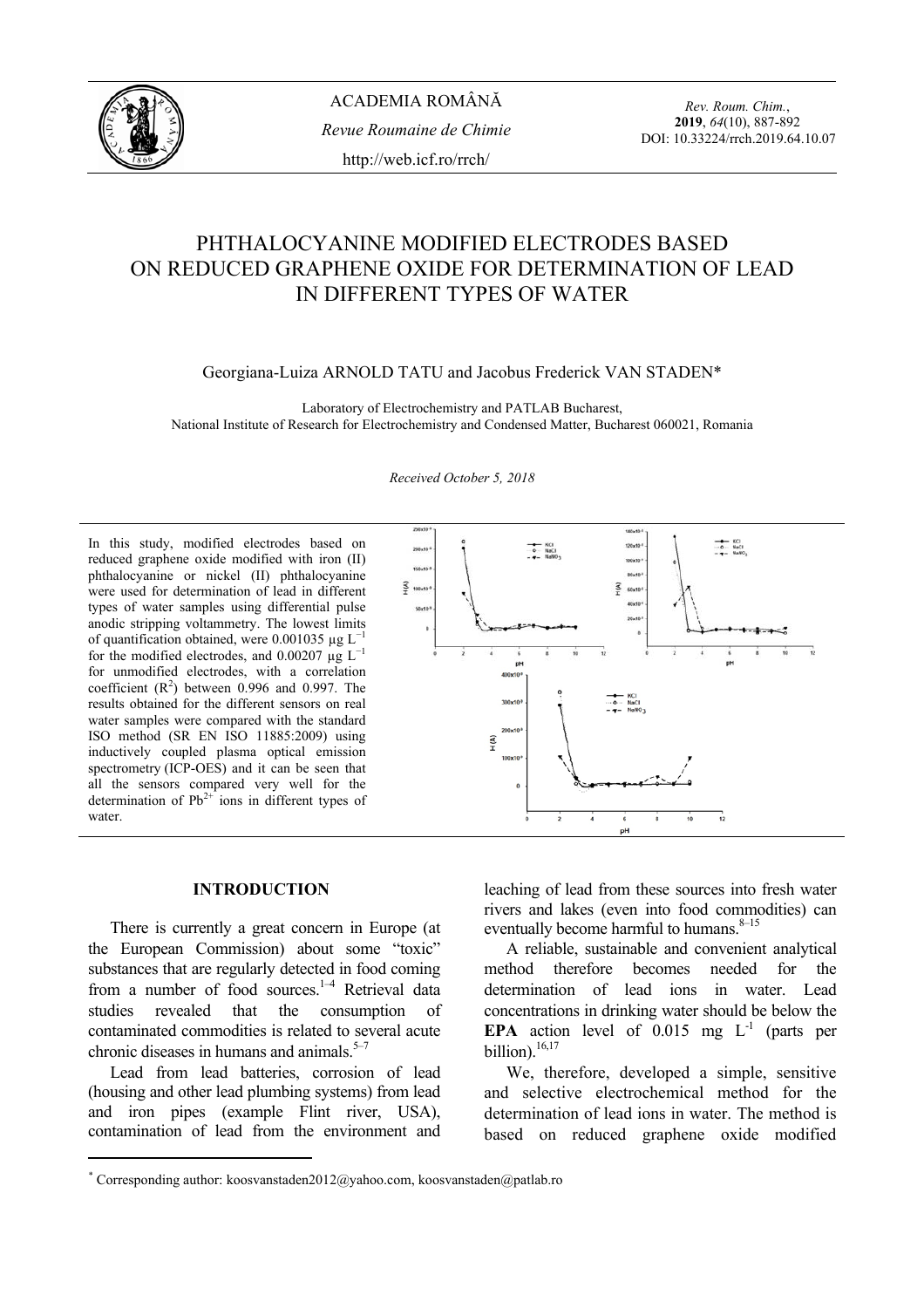electrodes with phthalocyanine for the detection of lead from different types of water samples (*e.g.*, fresh water, underground water, geothermal waste water) using differential pulse anodic stripping voltammetry (DPASV). The results compared favourably with standard iso-certified methods.

### **EXPERIMENTAL**

#### **1. Reagents and instrumentation**

 All chemicals were of analytical reagent grade, and  $Pb(NO_3)$ <sub>2</sub>, KCl, NaCl, NaNO<sub>3</sub>, NaH<sub>2</sub>PO<sub>4</sub>·H<sub>2</sub>O, Na<sub>2</sub>HPO<sub>4</sub> for the different solutions were purchased from Sigma-Aldrich. Reduced graphene oxide (RGox) was supplied by Sigma Aldrich, and paraffin oil by Fluka (Buchs, Sweden). Iron(II) phthalocyanine (Fe(II)Pc) and nickel(II) phthalocyanine (Ni(II)Pc) were from Aldrich.

Phosphate buffer solutions (PBS, 0.1 mol  $L^{-1}$ ) with pH = 2– 10 were prepared by using different ratios between  $N_aH_2PO_4$  and Na<sub>2</sub>HPO<sub>4</sub>. Hydrogen chloride (HCl, 0.1 mol  $L^{-1}$ ) and sodium hydroxide (NaOH, 0.1 mol  $L^{-1}$ ) solutions were used for pH adjustment.

The standard solutions for differential pulse voltammetry (DPV) were prepared using  $10^{-3}$  mol L<sup>-1</sup> (207000 µg L<sup>-1</sup>) of  $Pb^{2+}$  as stock solutions. All standard solutions of  $Pb^{2+}$  in the range  $10^{-4} - 10^{-12}$  mol L<sup>-1</sup> (20700–0.000207 µg L<sup>-1</sup>) were prepared from the stock solution by serial dilution, with phosphate buffer solution (PBS) of different pHs containing KCl, NaCl or NaNO<sub>3</sub> (0.1 mol  $L^{-1}$ ) as supporting electrolytes.

All solutions were prepared using deionized water obtained from a Direct-Q 3 Water Purification system (Millipore Corporation, France).

All measurements were recorded using a PGSTAT 100 potentiostat/galvanostat connected to a three electrode cell, and linked to a computer via an Eco Chemie (Utretch, The Netherlands) software version 4.9. An Ag/AgCl electrode served as reference electrode and a platinum electrode served as auxiliary electrode, new developed sensors served as working electrodes in the electrochemical cell. The pH measurements were performed using a CyberScan PCD 6500 Multiparameter.

DPV curves have been recorded at 0.01 V  $s^{-1}$ , with a pulse height of 0.025 V and step potential of 0.05 V. All measurements were performed at 25°C.

#### **2. Design of the microsensors RGox, Fe(II)Pc/RGox, Ni(II)Pc/RGox**

 Reduced graphene oxide (RGox) pastes were modified with iron(II) phthalocyanine  $(Fe(II)Pc)$  or nickel(II) phthalocyanine (Ni(II)Pc). The modified reduced graphene oxide pastes were prepared as follows: 100 mg of reduced graphene oxide powder were mixed with 30 µL paraffin oil to form the reduced graphene oxide pastes. 25 µL from the solution of Fe(II)Pc  $(10^{-3} \text{ mol } L^{-1})$ , prepared in dimethyl sulfoxide) or Ni(II)Pc  $(10^{-3} \text{ mol } L^{-1}$ , prepared in N,N dimethylformamide) was added to the reduced graphene oxide pastes mixed with 25 µL paraffin oil. The modified paste was placed into a very small plastic tube. Electrical contact was obtained with an Ag wire inserted into the paste. The surface of the electrode can be renewed by polishing with alumina paper. When not in use, the sensors were stored in a dry state, away from day light and at room temperature.

### **RESULTS AND DISCUSSION**

### **1. Optimization of working conditions**

Various DPV curves  $(0.01 \text{ V s}^{-1})$  were recorded in order to optimized the working conditions for RGox, Fe(II)Pc/RGox, Ni(II)Pc/RGox sensors, using a 10<sup>-6</sup> mol L<sup>-1</sup> (207 µg L<sup>-1</sup>) solution of Pb<sup>2+</sup> ions. Three different supporting electrolytes were tested  $(0.1 \text{ mol } L^{-1}$  NaCl,  $0.1 \text{ mol } L^{-1}$  KCl and 0.1 mol  $L^{-1}$  KNO<sub>3</sub>) in PBS pH = 2 – 10. Figure 1 show the effect of pH and supporting electrolyte on the peak height for each sensor, using a solution of  $10^{-6}$  mol L<sup>-1</sup> (207 μg L<sup>-1</sup>) Pb<sup>2+</sup> ions. The sensor sensitivity increases in lower pH solutions. The supporting electrolyte with  $0.1$  mol  $L^{-1}$  KCl, PBS  $pH = 2$  gave the best results for the Fe(II)Pc/RGox sensor. For RGox and Ni(II)Pc/RGox sensors we observed that the following two supporting electrolytes have a good response:  $0.1$  mol  $L^{-1}$  KCl, PBS pH = 2 or 0.1 mol  $L^{-1}$  NaCl, PBS pH = 2.

## **2. Optimization the parameters for the condition parameters**

 Influence of various parameters deposition potential, deposition time for RGox, for Fe(II)Pc/ RGox and for Ni(II)Pc/RGox sensors were determinate using different supporting electrolytes in 10<sup>-6</sup> mol L<sup>-1</sup> (207 µg L<sup>-1</sup>) Pb<sup>2+</sup> ions. Figure 2 shows the results for deposition potential and deposition time using different supporting electrolytes. RGox or Ni(II)Pc/RGox sensors used two supporting electrolytes:  $0.1$  mol  $L^{-1}$  KCl, PBS  $pH = 2$  or 0.1 mol  $L^{-1}$  NaCl, PBS  $pH = 2$ . For Fe(II)Pc/RGox sensor only one supporting electrolyte was used:  $0.1$  mol  $L^{-1}$  KCl, PBS  $pH = 2$ . For all sensors the optimal response was using 0.1 mol  $L^{-1}$  KCl, PBS pH = 2 as supporting electrolyte and with a deposition potential for -1.2 V and with a deposition time of 150 s.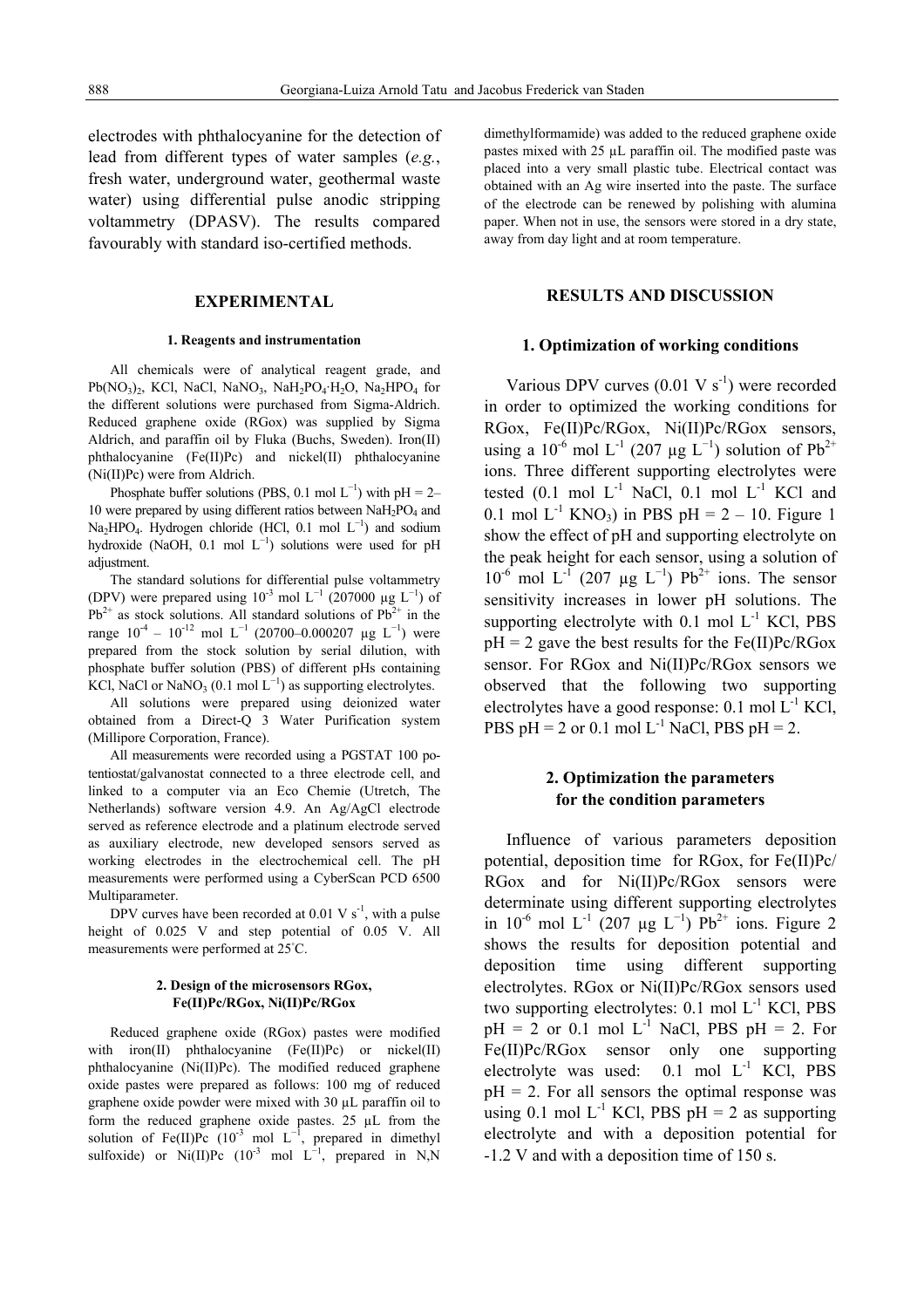# **3. Response characteristic for Pb<sup>2+</sup> ions**

The response characteristic for  $Pb^{2+}$  ions is presented in Table 1 and in Figure 3. All three sensors have the proper high correlation coefficients  $(R^2)$ above 0.997. The highest sensitivity  $(3.8x10<sup>-7</sup> A \mu g)$  $L^{-1}$ ) was obtained for the unmodified sensor with a different linear concentration domain (0.00207- 0.1035 μg  $L^{-1}$ ), in comparison with the modified electrodes based on reduced graphene oxide. However, the lowest limit of quantification was obtained for the reduced graphene oxide electrodes modified with Fe(II)Pc and Ni(II)Pc  $(0.001035 \mu g L^{-1})$ .



Fig. 1 – The effect of electrolyte and pH on the peak height for a concentration of  $Pb^{2+}$  solution of  $10^{-6}$  mol L<sup>-1</sup> (207 µg L<sup>-1</sup>): (a)  $RGox$ , (b)  $Fe(II)Pe/RGox$ , (c)  $Ni(II)Pe/RGox$  where H is the peak height (A).

| TIBULUUD BIININDIBIIURD UI RIB BIBBRIUMDU RUBM IUI MBIBIIIIINIIUI UI I U |                                    |         |                                          |                                                   |                                                |  |  |  |
|--------------------------------------------------------------------------|------------------------------------|---------|------------------------------------------|---------------------------------------------------|------------------------------------------------|--|--|--|
| Parameter<br><b>Sensors</b>                                              | <b>Equation of</b><br>calibration* |         | <b>Sensitivity</b><br>$(A \mu g L^{-1})$ | Linear conc.<br>range ( $\mu$ g L <sup>-1</sup> ) | Limit of<br>quantification<br>$(\mu g L^{-1})$ |  |  |  |
| <b>RGox</b>                                                              | $H=2.3x10^{-9}+3.8x10^{-7}xC$      | 0.99847 | $3.8x10^{-7}$                            | $0.00207 - 0.1035$                                | 0.00207                                        |  |  |  |
| $Fe(II)$ $Pe/RG$ ox                                                      | $H=2.0x10^{-9}+5.7x10^{-8}xC$      | 0.99812 | $5.7 \times 10^{-8}$                     | $0.001035 - 1.035$                                | 0.001035                                       |  |  |  |
| $Ni(II)$ $Pc/R$ $Gox$                                                    | $H=-6.8x10^{-10}+1.5x10^{-7}xC$    | 0.99871 | $1.5 \times 10^{-7}$                     | $0.001035 - 1.035$                                | 0.001035                                       |  |  |  |

*Table 1* Response characteristics of the electrodes used for determination of  $Ph^{2+}$ 

\* H is the peak height (A); C is the concentration ( $\mu$ g L<sup>-1</sup>)

#### **4. Real samples**

 Different types of waters (wasterwater, surface water, drinking water from spring, groundwater) were used for analytical determination of  $Pb^{2+}$  ions. Buffered water samples (1:1, v/v) were screened using the proposed sensors before and after the addition of certain amounts of  $Pb^{2+}$  ions. The results obtained using anodic stripping voltammetry compared with the standard ISO-method (SR EN ISO 11885:2009) using inductively coupled plasma optical emission spectrometry (ICP-OES) are presented in Table 2. It can be seen that all sensors have good results for the determination of  $Pb^{2+}$  ions in different types of water, and the relative standard deviation (RSD%) was less than  $0.19\%$  (n = 5).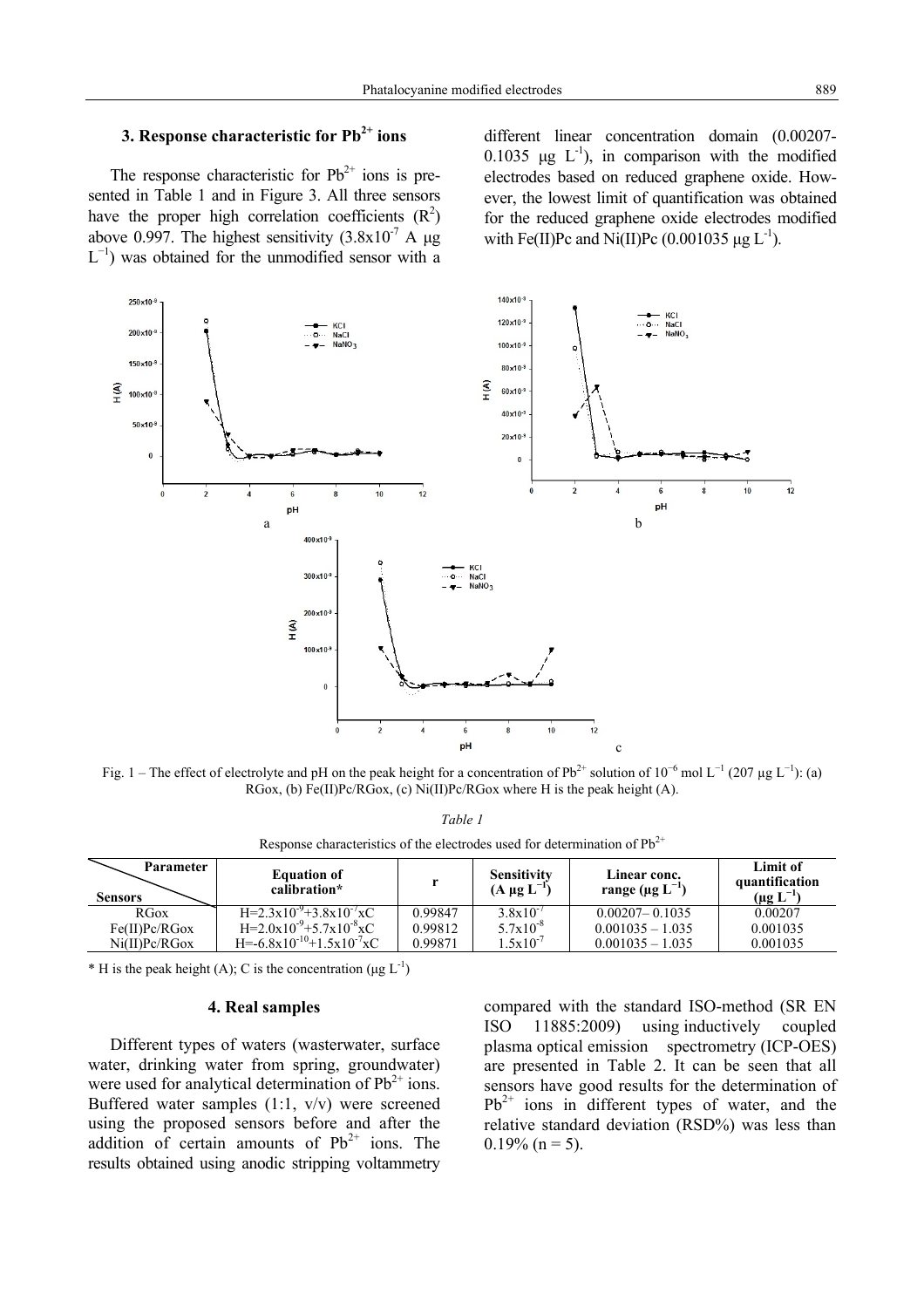

Fig. 2 – Influence of various parameters: a) deposition potential, b) deposition time for RGox with 0.1 mol L<sup>-1</sup> KCl, PBS pH = 2 as supporting electrolyte, RGox with 0.1 mol L<sup>-1</sup> NaCl, PBS pH = 2 as supporting electrolyte, Fe(II)Pc/RGox with 0.1 mol L<sup>-1</sup> KCl, PBS pH = 2 as supporting electrolyte, Ni(II)Pc/RGox with 0.1 mol L<sup>-1</sup> KCl, PBS pH = 2 as supporting electrolyte, Ni(II)Pc/RGox with 0.1 mol L<sup>-1</sup> NaCl, PBS pH = 2 as supporting electrolyte, for a concentration of Pb<sup>2+</sup> solution of 10<sup>-6</sup> mol L<sup>-1</sup> (207 µg L<sup>-1</sup>) where H is the peak height (A).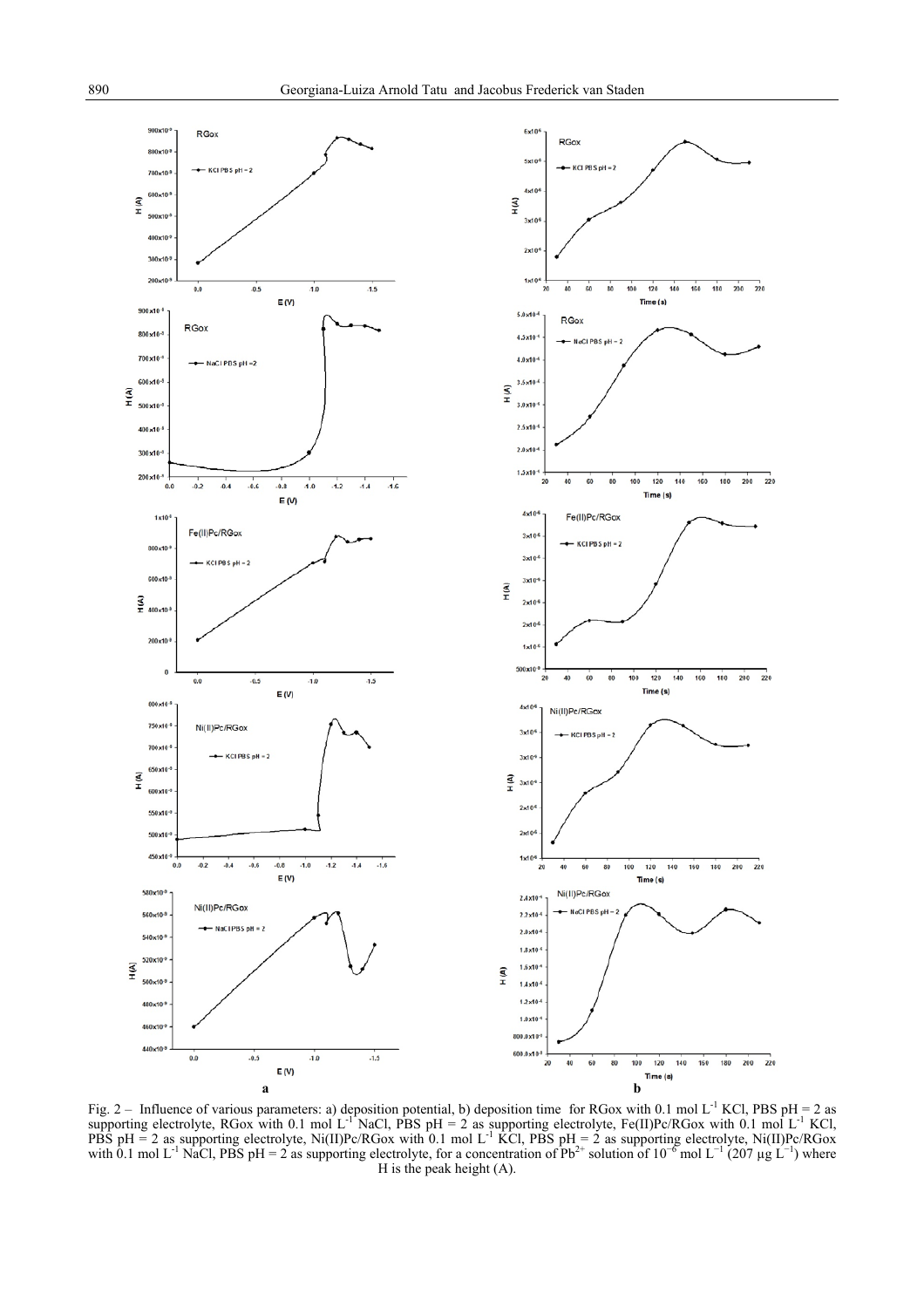

Fig. 3 – The anodic stripping voltamograms for the  $Pb^{2+}$  ions at different concentration; insert: the peak current vs. the concentration of  $Pb^{2+}$  ions.

| anı |  |
|-----|--|
|-----|--|

|                                     | <b>Sensors</b> | <b>RGox</b>     | Fe(II)Pc/RGox   | $Ni(II)$ $Pc/R$ $Gox$ |
|-------------------------------------|----------------|-----------------|-----------------|-----------------------|
| <b>Sample/Method</b>                |                |                 |                 |                       |
| Sample 1                            | $ASV**$        | $5.47\pm0.15$   | $5.44\pm0.19$   | $5.47\pm0.15$         |
| wastewater                          | $ICP-OES***$   | 5.5             | 5.5             | 5.5                   |
| Sample 2                            | $ASV**$        | $1.37 \pm 0.06$ | $1.39 \pm 0.08$ | $1.37 \pm 0.05$       |
| surface water                       | $ICP-OES***$   | 1.40            | 1.40            | 1.40                  |
| Sample 3                            | $ASV**$        | $1.01 \pm 0.04$ | $1.08 \pm 0.02$ | $0.88 \pm 0.05$       |
| drinking water from<br>spring water | $ICP-OES***$   | 1.10            | 1.10            | 1.10                  |
| Sample 4                            | $ASV**$        | $0.59 \pm 0.01$ | $0.57 \pm 0.01$ | $0.59 \pm 0.02$       |
| groundwater                         | ICP-OES***     | 0.6             | 0.6             | 0.6                   |

\* Relative standard deviation for 5 measurements (n=5)

\*\* ASV = anodic stripping voltammetry

\*\*\*ICP-OES = Inductively coupled plasma atomic emission spectroscopy.

### **CONCLUSION**

 Several sensors based on reduced graphene oxide modified with Fe(II)Pc or Ni(II)Pc were proposed for the determination of  $Pb^{2+}$  ions. It can be seen that all sensors have the same parameters  $(0.1 \text{ mol L}^{-1} \text{ KCl}, \text{PBS pH} = 2)$ . The highest linear

domain for the sensors was recorded for the modified electrodes. All sensors have good results for the determination of  $Pb^{2+}$  ions in different types of water.

*Acknowledgements.* The authors gratefully acknowledge the Roumanian National Authority for Scientific Research,